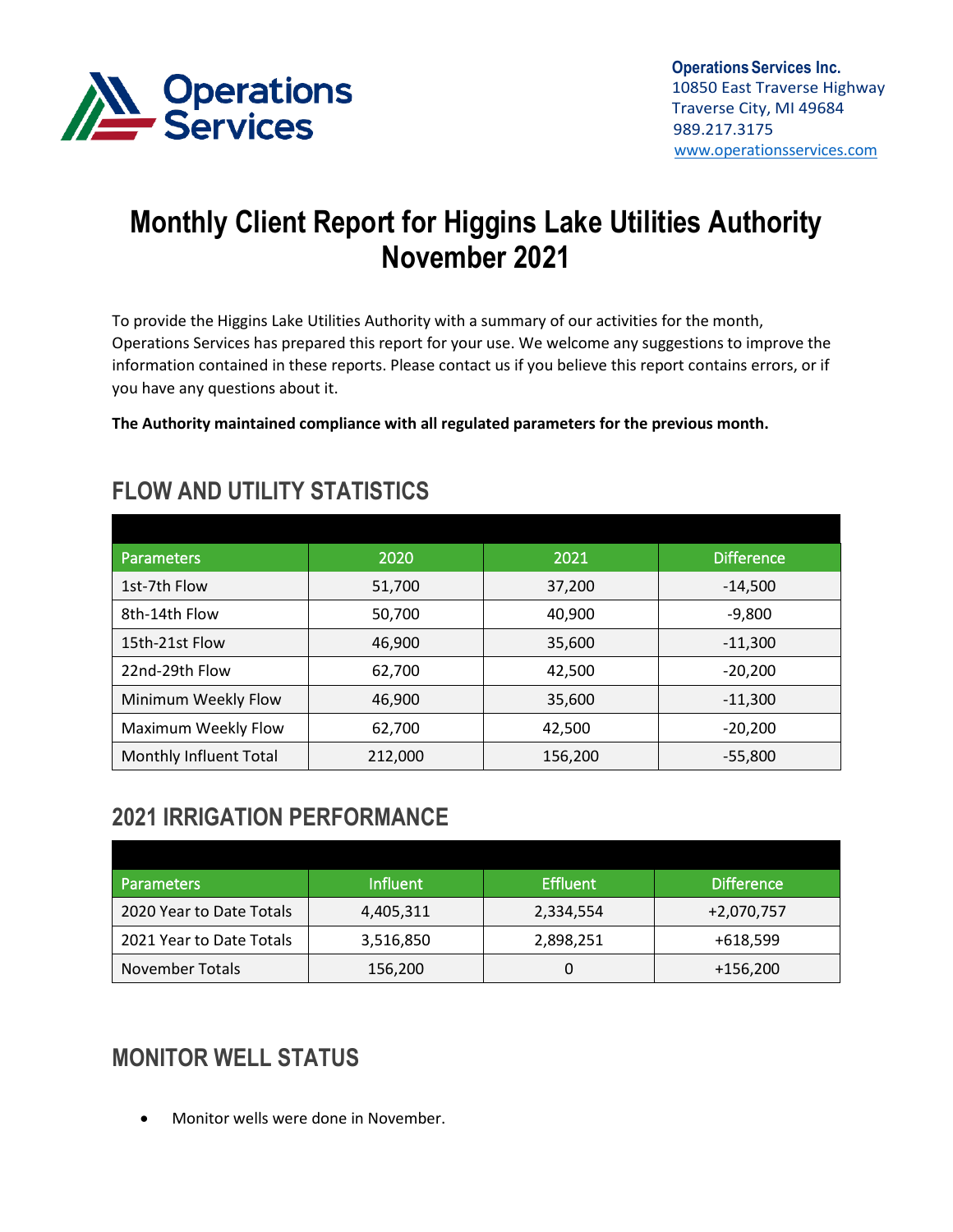#### **MONTHLY E-ONE ACTIVITY SUMMARY**

- Operations Services received 0 E-One service request during November.
- There were 5 Miss Dig utility location requests during the month.

# **STRATEGIC PLANNING**

• 30 new pumps have been ordered to fill the needs of the duplexes affected by the brown out. However these will not be delivered until late December or January, Same with the three Duplex control panels.

#### **MAINTENANCE**

- Weekly lagoon inspections completed.
- Aerators have been removed from the ponds.
- Sprinkler heads have been removed and the fields have been purged of water in the lines.
- The plant is in winter shut down mode now.
- The snow blower is working well.

#### Cummins Backup Generator

- Monthly and weekly inspection and maintenance completed.
- Wasps are constantly in the generator housing.
- Coolant level was low, so some was added.

#### **CONSIDERATIONS**

- The new Refrigerator is in the shop now.
- Gas is filled when it gets to 40%
- Talk to the county and see if they can stop plowing in the end of the road by the plant.

# **OTHER NOTEWORTHY EVENTS OR ACTIVITIES**

- Fence repairs are ongoing. A small tree and a large limb were removed this month
- The farmer plans on re-seeding another field this spring.

If you have any questions regarding this report, please feel free to contact Operations Services at 989.217.3175

Wade Trim Operations Services, Inc.